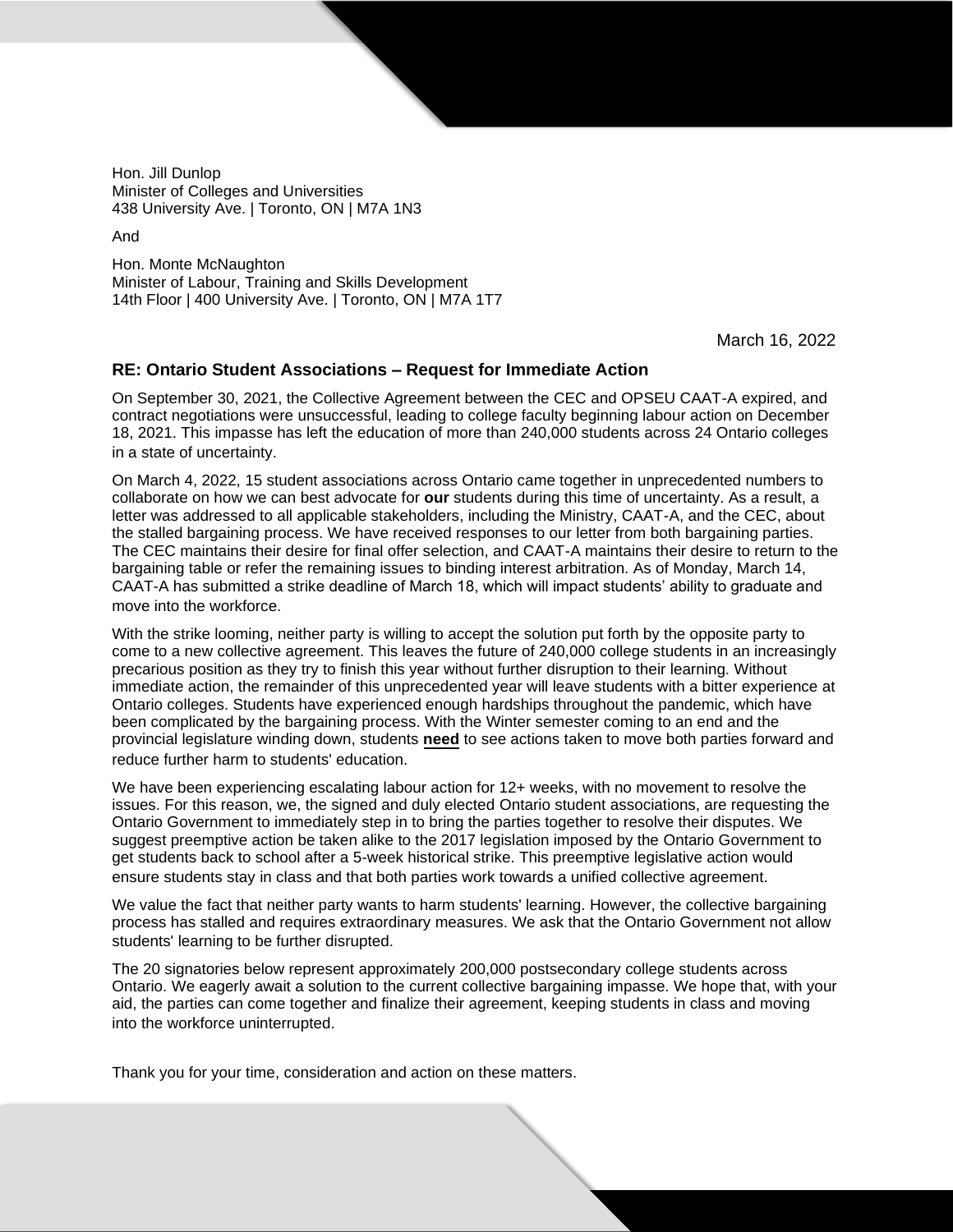









Sam Jemison, NCSAC President

Adam Folland, FSA President

Alannah Kennedy, FCSAC President

Taranjeet Singh, CCSAI President

Tori Arnett, CSU President

Ronnie Kasana, SUCCI President

Ricardo Souza, FSU President

Shubham Sharma, SRC President

St. Lawrence College Cornwall Student Union





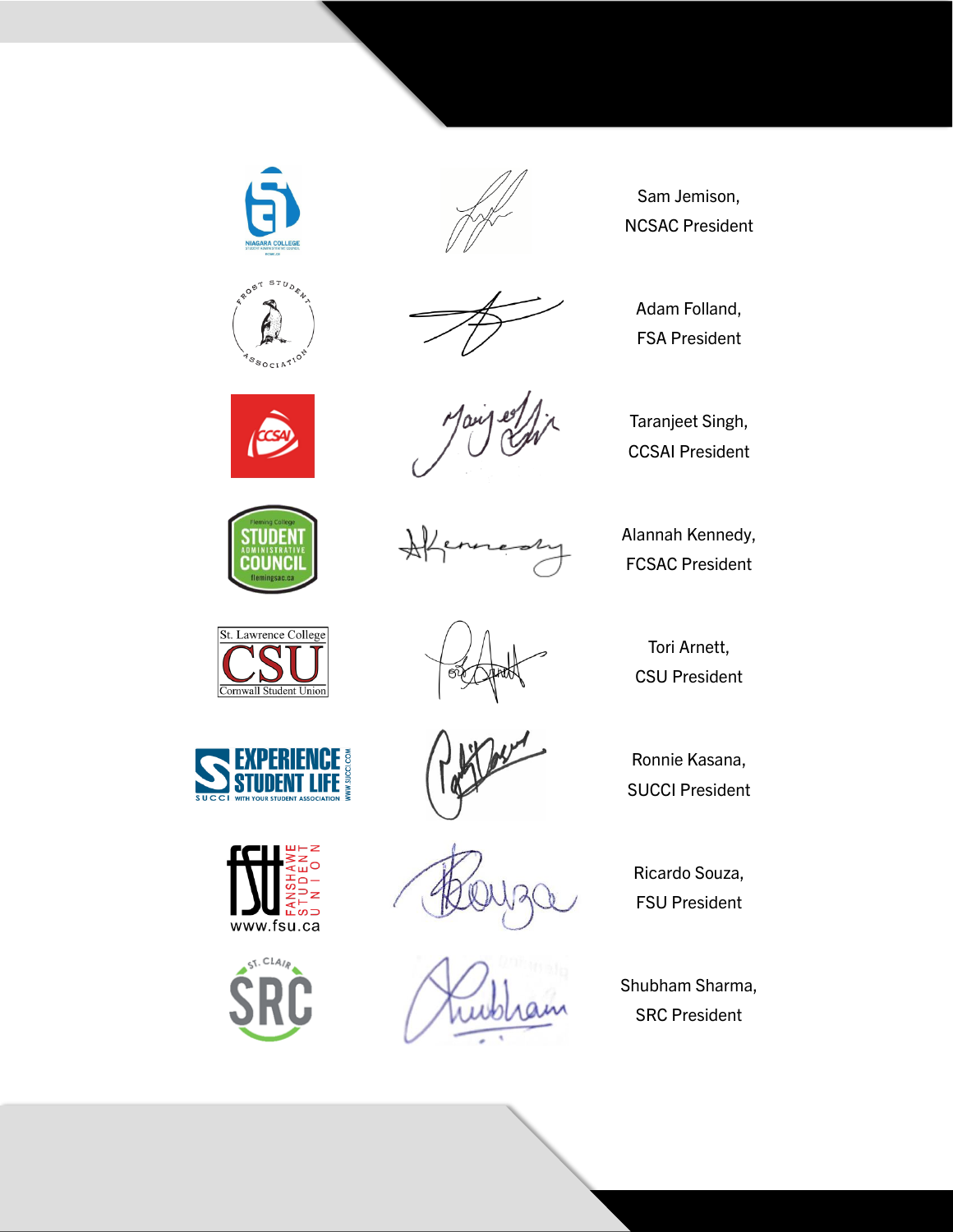

Lynn Courrille

Lynn Courville, CSC President

Al med Alwence

Ahmad Alkosani, SCSU President



Sault College<br>Students' Union



Hannah Loreneux

Hannah Lacroix, SCCTSI President

Terry McGinn, SASLCK President



Ashik Ashik, MSA President





DCSA Executive Chairperson

Jenna Peace,



**GEORGIAN COLLEGE STUDENTS' ASSOCIATION** 



Vers

Ritik Sharma, SSF President

Ishaan Sachdeva GCSA Barrie President